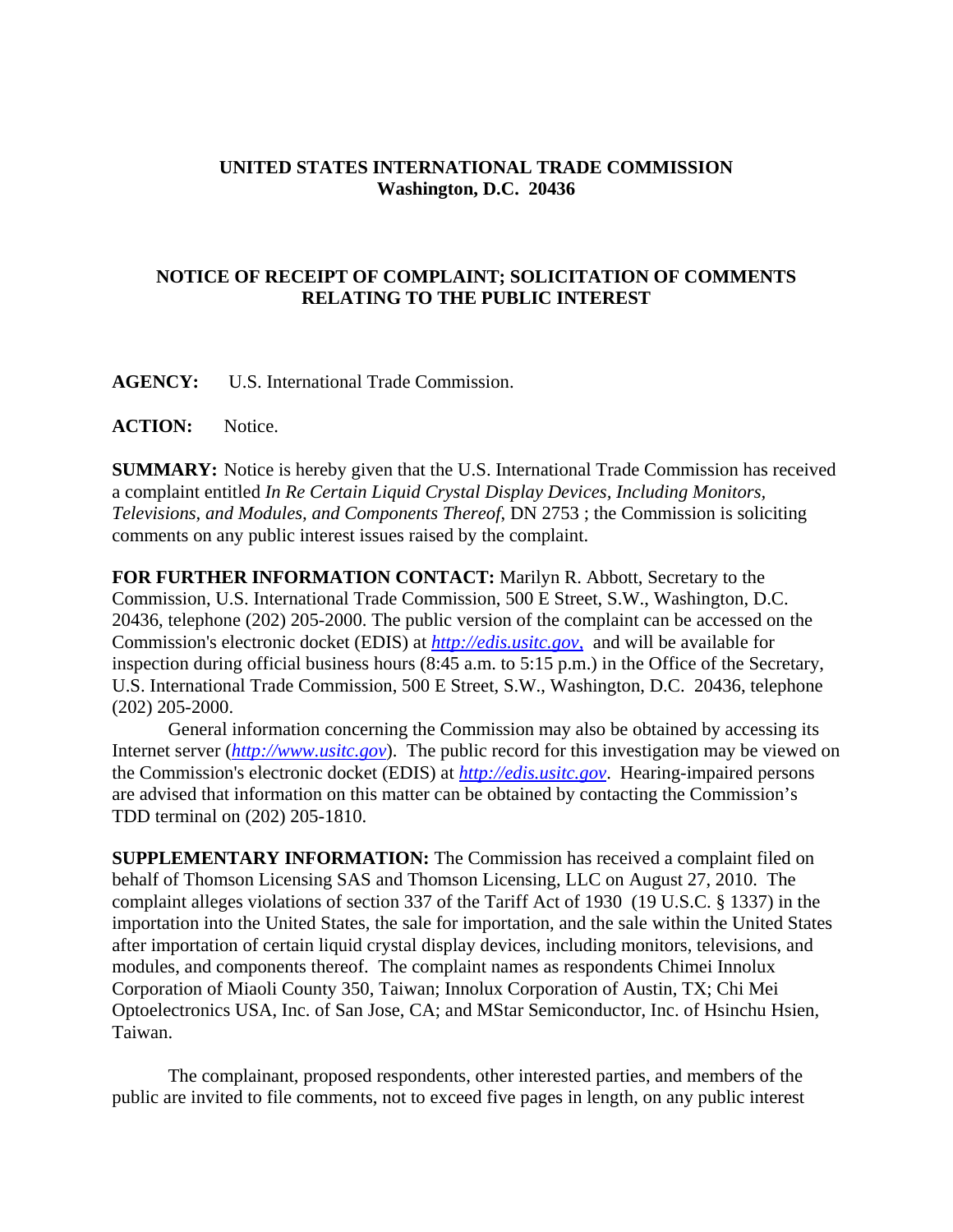issues raised by the complaint. Comments should address whether issuance of an exclusion order and/or a cease and desist order in this investigation would negatively affect the public health and welfare in the United States, competitive conditions in the United States economy, the production of like or directly competitive articles in the United States, or United States consumers.

In particular, the Commission is interested in comments that:

- (i) explain how the articles potentially subject to the orders are used in the United States;
- (ii) identify any public health, safety, or welfare concerns in the United States relating to the potential orders;
- (iii) indicate the extent to which like or directly competitive articles are produced in the United States or are otherwise available in the United States, with respect to the articles potentially subject to the orders; and
- (iv) indicate whether Complainant, Complainant's licensees, and/or third party suppliers have the capacity to replace the volume of articles potentially subject to an exclusion order and a cease and desist order within a commercially reasonable time.

Written submissions must be filed no later than by close of business, five business days after the date of publication of this notice in the *Federal Register*. There will be further opportunities for comment on the public interest after the issuance of any final initial determination in this investigation.

Persons filing written submissions must file the original document and 12 true copies thereof on or before the deadlines stated above with the Office of the Secretary. Submissions should refer to the docket number ("Docket No. 2753") in a prominent place on the cover page and/or the first page. The Commission's rules authorize filing submissions with the Secretary by facsimile or electronic means only to the extent permitted by section 201.8 of the rules (see Handbook for Electronic Filing Procedures,

http://www.usitc.gov/secretary/fed\_reg\_notices/rules/documents/handbook\_on\_electronic\_filing. pdf). Persons with questions regarding electronic filing should contact the Secretary (202-205-2000).

Any person desiring to submit a document to the Commission in confidence must request confidential treatment. All such requests should be directed to the Secretary to the Commission and must include a full statement of the reasons why the Commission should grant such treatment. *See* 19 C.F.R. § 201.6. Documents for which confidential treatment by the Commission is properly sought will be treated accordingly. All nonconfidential written submissions will be available for public inspection at the Office of the Secretary.